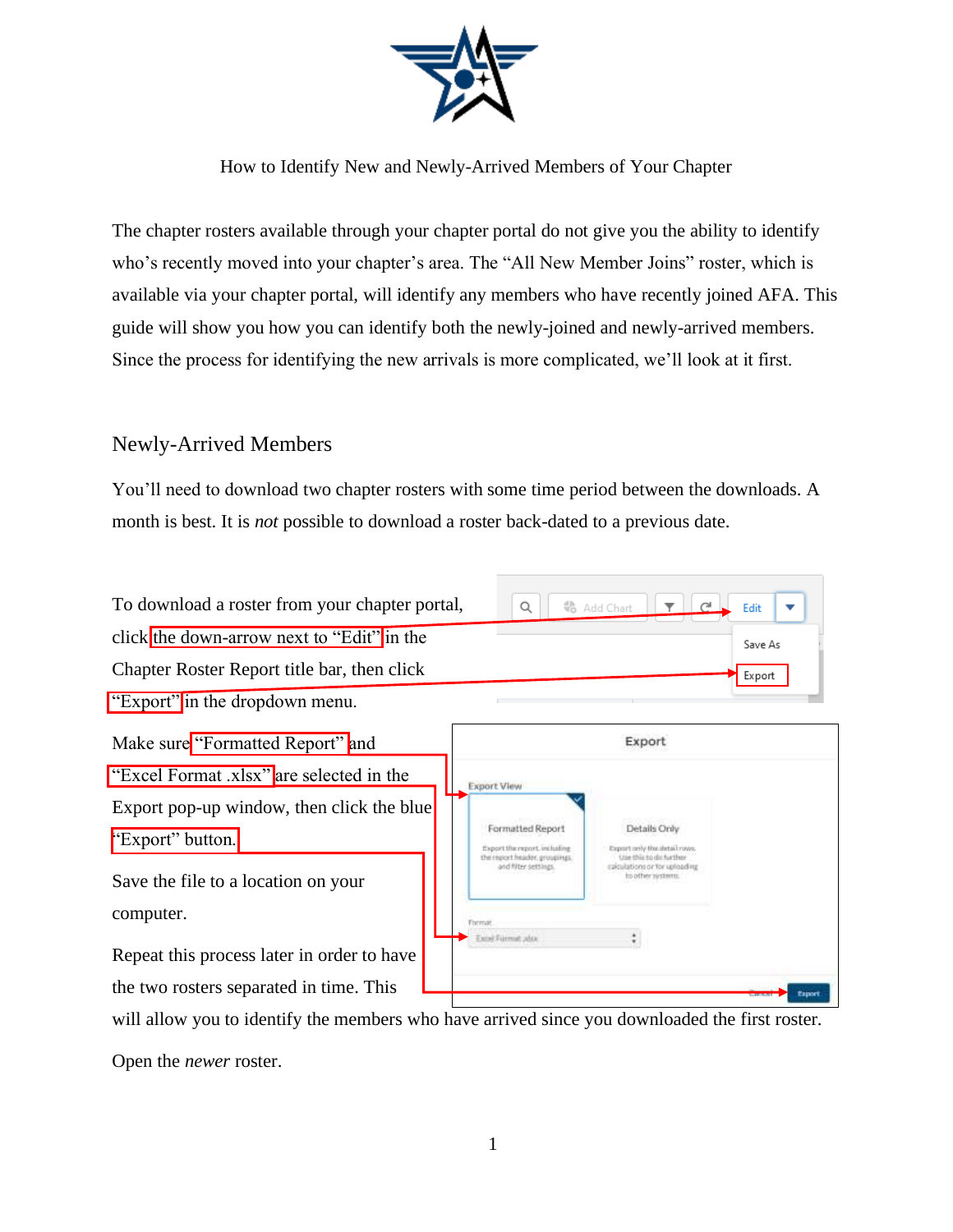If the download produces a lot of heading data, as shown below, delete all of those rows by clicking on the row 1 box, then  $Shift + click$  on the last row above the actual data (in this case, row 12).

### **Current New Member Joins**

As of 2022-05-03 17:32:15 Eastern Standard Time/EST . Generated by AF107 Cochise Chapter . Sorted by Join Date (Ascending)

### **Filtered By**

 $\begin{array}{r} 2 \\ 3 \\ 4 \\ 5 \\ \hline 6 \\ 7 \\ 8 \\ 9 \\ 10 \\ 11 \\ 12 \\ \end{array}$ 

Show: All members / prospects Membership Number not equal to Join Date greater or equal 3/1/2022 Deceased equals False Current Membership Expire Date not equal to

- Click on the down-arrow below Delete on the Home ribbon, then on "Delete Sheet Rows."
- Do the same for any unneeded rows below the data, and delete column A, which will be empty.
- Click in the upper left-most cell with data in it (now usually cell A2).
- Select all data fields by pressing  $Ctrl + Shift$ + End (all three keys simultaneously) on your keyboard. (Mac users: substitute Cmd for Ctrl for all steps.) All of the data will now be highlighted in gray.
- Highlight all of the selected cells by clicking the down-arrow on the Fill Color selection tool on the Home command ribbon and selecting a color.
- Select all of this data to be copied by pressing Ctrl + C on your keyboard.

Now open the *older* roster.

• Click in the top left-most cell (A1).



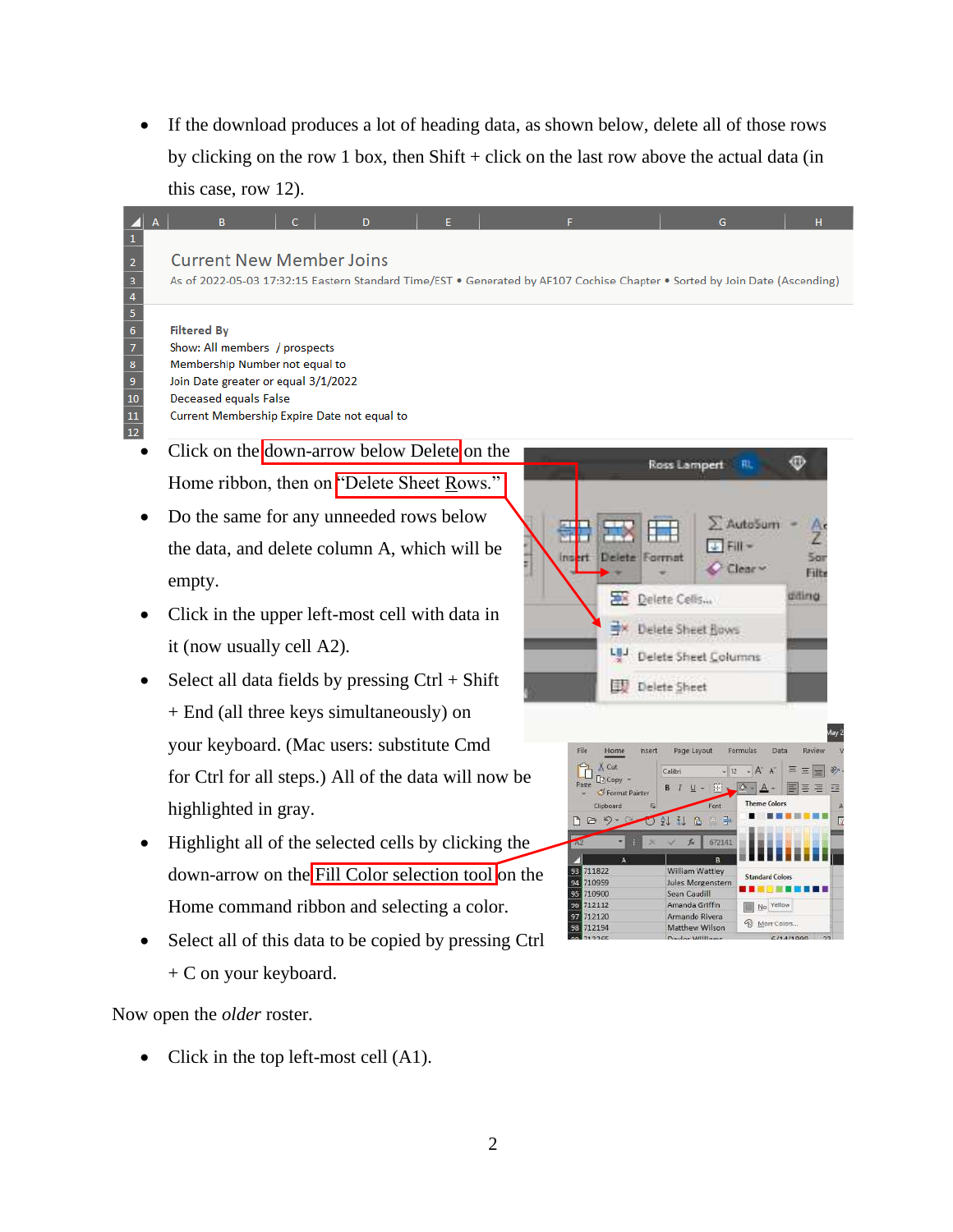- Jump to the bottom of the data by pressing Ctrl +  $\downarrow$  on your keyboard. (If you're using a laptop, you may need to press Ctrl + Fn +  $\downarrow$  instead.) Then press the down-arrow key one more time. This will put you on the first empty row in the spreadsheet.
- Paste all of the data from the newer roster in by pressing  $Ctrl + V$ .

Return to the top of the spreadsheet by pressing  $Ctrl + Home (Ctrl + Fn + Home$  on a laptop).

At this point, you have a lot of duplicated data in the spreadsheet, but the duplicates are spread out. The next step is to pair them up so you can identify the newly-arrived members.

To do this, click on the "Sort  $&$  Filter" tool at the right end of the Home ribbon and then click on "Sort A to Z." This will sort the data by the data in the first column, which should be the Membership Number. The result will be a lot of rows each in the default fill color (white) followed by another row with identical information but filled in with the color you selected for the new data. Any row that doesn't have an uncolored twin identifies a newly arrived member.

| <b>Rt</b><br>Ross Lampert                                       | $\circledcirc$<br>ō<br>踾                               |
|-----------------------------------------------------------------|--------------------------------------------------------|
|                                                                 | in Share<br><b>D</b> Comments                          |
| HХ<br><b>COMMUNIC</b><br>臣<br>↓Fill-<br>Delete Format<br>Insert | $\frac{\lambda}{2}$<br>Analyze<br>Sort & Find &        |
| $O$ Clear<br>Cells                                              | Filter v Select v<br>Data<br>k                         |
|                                                                 | $\frac{A}{Z}$ Soit A to Z<br>$\frac{7}{4}$ Sort Z to A |
|                                                                 | 4+ Custom Sort                                         |
| K                                                               | Y Eiter                                                |
|                                                                 | C Clear                                                |
| lember)                                                         | ter Chapter<br>Vinnais Ry                              |
| lember)                                                         | they recove, avaring iter Chapter                      |

Great! But that can be a lot of rows to sort through. You can use another Excel tool to do that for you. Start by clicking on Data on the top menu line.

| File                  | Home                                                                 | Insert               | Page Layout                                     | Formulas Data      |                                                           | Review                | View | Developer | Help       |
|-----------------------|----------------------------------------------------------------------|----------------------|-------------------------------------------------|--------------------|-----------------------------------------------------------|-----------------------|------|-----------|------------|
| ……<br>Get<br>Data ~ ~ | From Text/CSV<br>$\frac{1}{2}$ From Web<br><b>目</b> From Table/Range |                      | Recent Sources<br><b>P</b> Existing Connections | Refresh<br>$All -$ | $\boxed{\frac{a}{b}}$ Properties<br><b>B</b> , Edit Links | Queries & Connections |      | Stocks    | Currencies |
|                       |                                                                      | Get & Transform Data |                                                 |                    |                                                           | Queries & Connections |      |           |            |

## Toward the right side

| of the Data ribbon is a          | 1≤ Clear                      | Flash Fill                                                                                                           | $\frac{B_{\Box}}{B}$ Consolidate |                       |
|----------------------------------|-------------------------------|----------------------------------------------------------------------------------------------------------------------|----------------------------------|-----------------------|
| "Remove Duplicates"<br>function. | <b>Reapply</b><br>as Advanced | $\overrightarrow{E}$ Remove Duplicates $\overrightarrow{E}$ Relationships<br>Text to<br>Columns Eo Data Validation v | Manage Data Model                | What-If<br>Analysis ~ |
|                                  | ter                           | Data Tools                                                                                                           |                                  | Forec                 |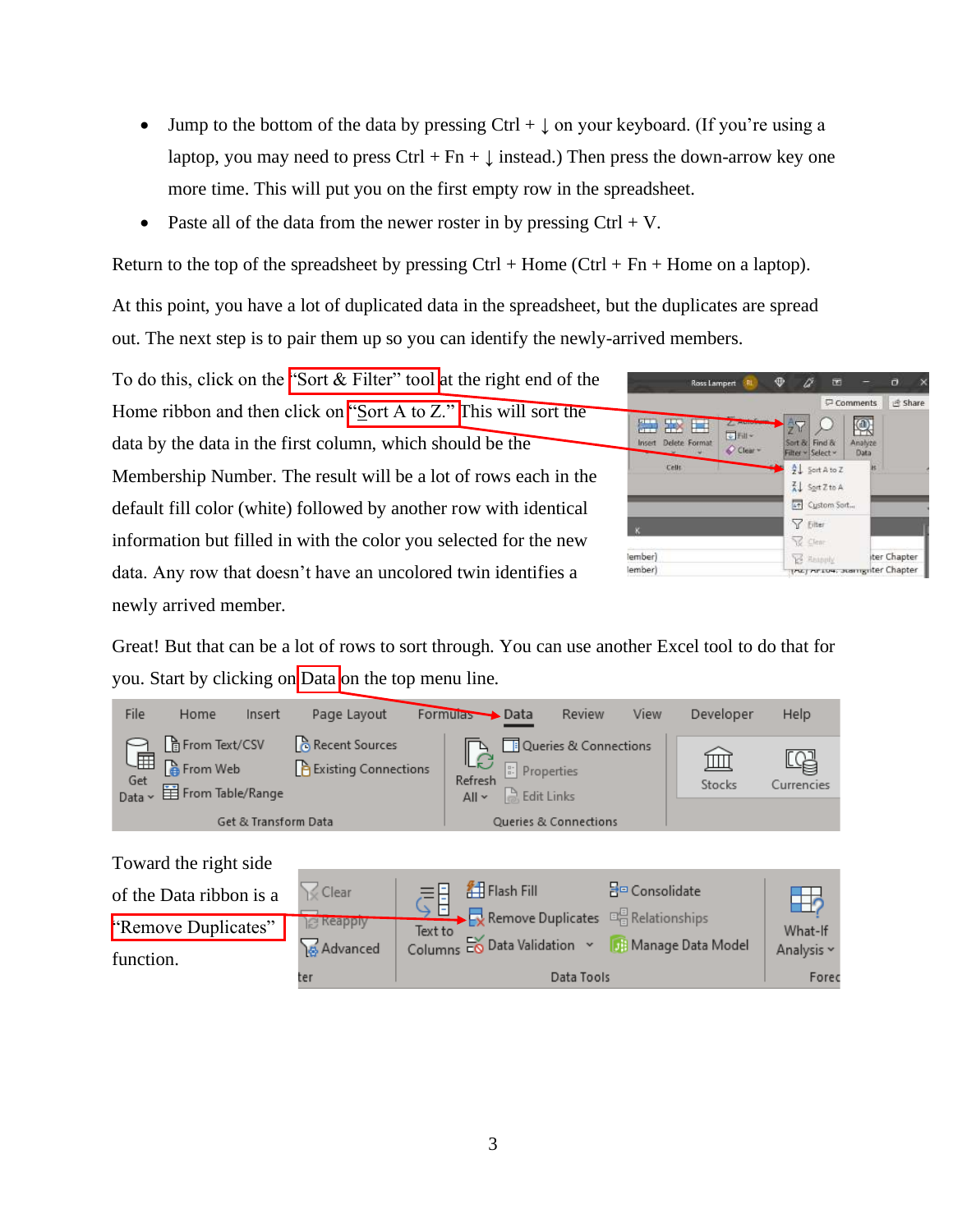Click on it and this pop-up window will appear. Leave all of the check boxes checked and click OK. The only highlighted rows that are left are your newly-arrived members.

To make it easy to manage their data—for example, to use it as the base for a letter or e-mail welcoming them to the chapter—you'll want to copy them out to a new spreadsheet (or at least a new page in the existing spreadsheet).

| Remove Duplicates                        |                                                                                 |
|------------------------------------------|---------------------------------------------------------------------------------|
|                                          | To delete duplicate values, select one or more columns that contain duplicates. |
| SE Select All<br><b>IE Universit AV</b>  | My data has headers                                                             |
| Columns                                  |                                                                                 |
| Membership Number<br>w                   |                                                                                 |
| Full Name<br>◡                           |                                                                                 |
| Birthdate                                |                                                                                 |
| ◡<br>Age                                 |                                                                                 |
| Mobile<br>₽                              |                                                                                 |
| Activated Data                           |                                                                                 |
| Join Date<br>w                           |                                                                                 |
| <b>Current Term Start Date</b><br>$\sim$ |                                                                                 |
| Current Term End Date<br>v               |                                                                                 |
| v<br><b>Is Active</b>                    |                                                                                 |
|                                          |                                                                                 |
| Item (Primary's Item Name                |                                                                                 |

Open a new spreadsheet however you wish  $(Ctrl + N$  is a quick and easy way).

Go back to the previous workbook, and select just the header row and the rows with the highlighted data. An easy way to do this is to click in the row number box for row 1 (the header row), then use Ctrl + click in the row number box for each highlighted row. That will look something like this. Notice how the row number boxes for the selected rows are now green instead of gray.

Use  $Ctrl + C$  to select all of them to be copied. That will result in a running dashed-line box around each row.

Jump over to your new, blank spreadsheet, click in cell A1 if it's not selected already, and press  $Ctrl + V$  to paste the data in.

To fix the problem that the columns aren't the right width, click on the box with the downward pointing triangle at the top of the row numbers. That will select all rows and columns in the spreadsheet. (Or, you can click in cell A1, then Shift + click in the bottom right-most cell to select just the rows and columns with data.)

Over on the right side of the Home ribbon, not far from the "Sort & Filter" tool you used before, you'll see "Format." Click on it and then on "AutoFit Column Width" in the drop-down menu. Each column will widen out to display the widest text in it.



| $\mathbf{1}$   | <b>Membership Number</b> | F |
|----------------|--------------------------|---|
| $\overline{2}$ | 672141                   | G |
| 3              | 672861                   | к |
| 4              | 673036                   | c |
| 5              | 673415                   | R |
| 6              | 684195                   | K |
| 7              | 684336                   | F |
| 8              | 684930                   | A |
| 9              | 685577                   | Ć |
| 10             | 688270                   | B |
| 11             | 688598                   | Ġ |
| 12             | 691754                   | ٧ |
| 13             | 691881                   | Ë |
| 14             | 692368                   | K |
| 15             | 692989                   | л |
| 16             | 693409                   | S |
| 17             | 694291                   | N |
| 18             | 694368                   | K |
| 19             | 694461                   | ĸ |
| 20             | 694750                   | k |
| 51.            | COADOO                   | г |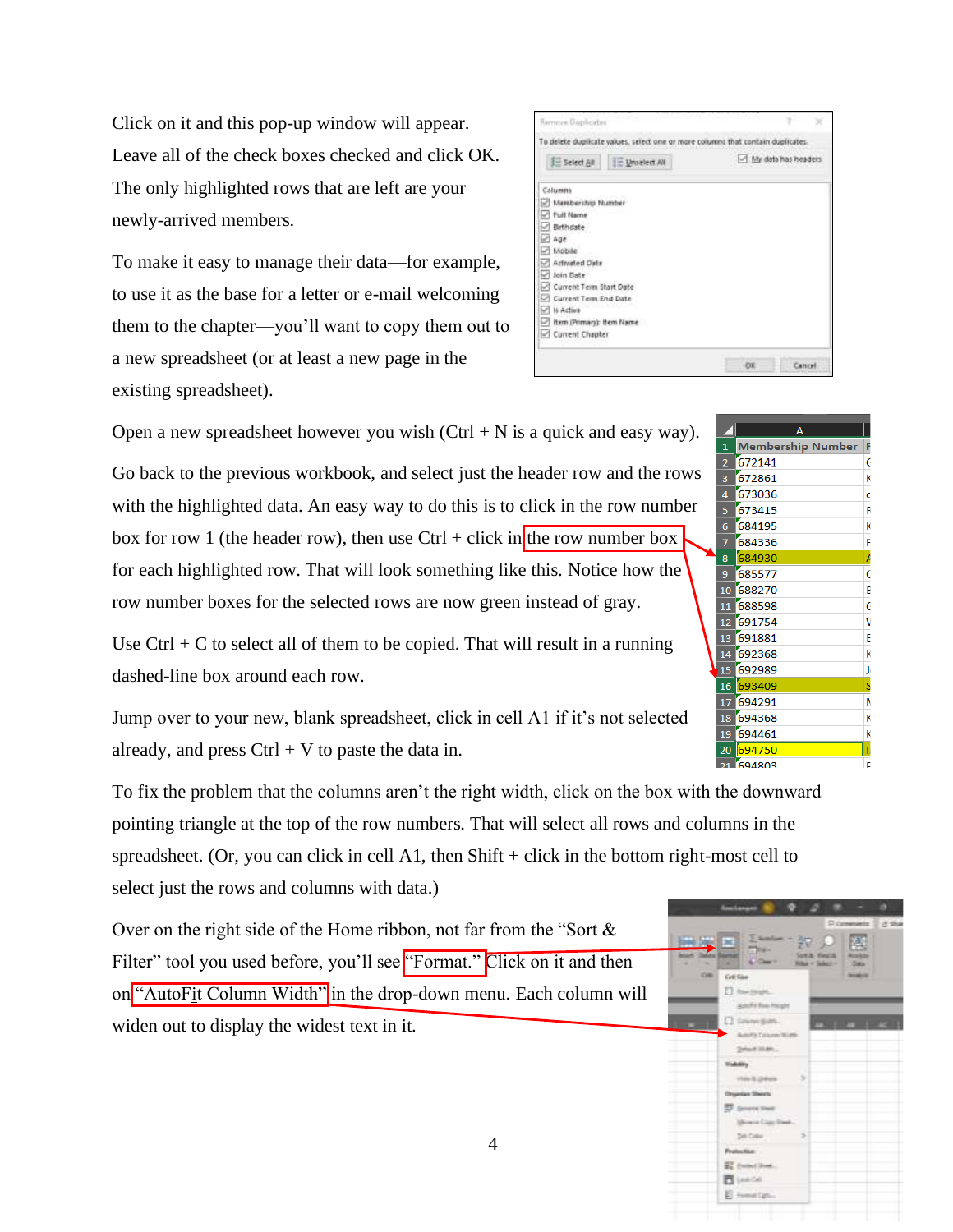Your last step is to get rid of the highlighting color in the cells. The process is almost the same as the one you used to highlight all cells originally.

- Start by clicking in the first data cell, which should be A2.
- Select all data fields by pressing  $Ctrl + Shift + End$  (all three keys simultaneously) on your keyboard. All of the data will now be highlighted in gray.
- Highlight all of the selected cells by clicking the down-arrow on the Fill Color selection tool on the Home command ribbon, but this time click the "No Fill" option.  $($ I've blurred the name and member number data here.)

You now have a roster of all your members who have recently moved into your chapter's area.



# New Members

To identify chapter members who have recently joined AFA, start by logging in to your chapter portal. Click on the downarrow next to "Membership Reports" and select "All New Member Joins."



#### ......ome!

the AFA Field Portal. To help you navigate our new system, please refer to our Field Portal User Activity and Financial Reports due July 31, 2021.